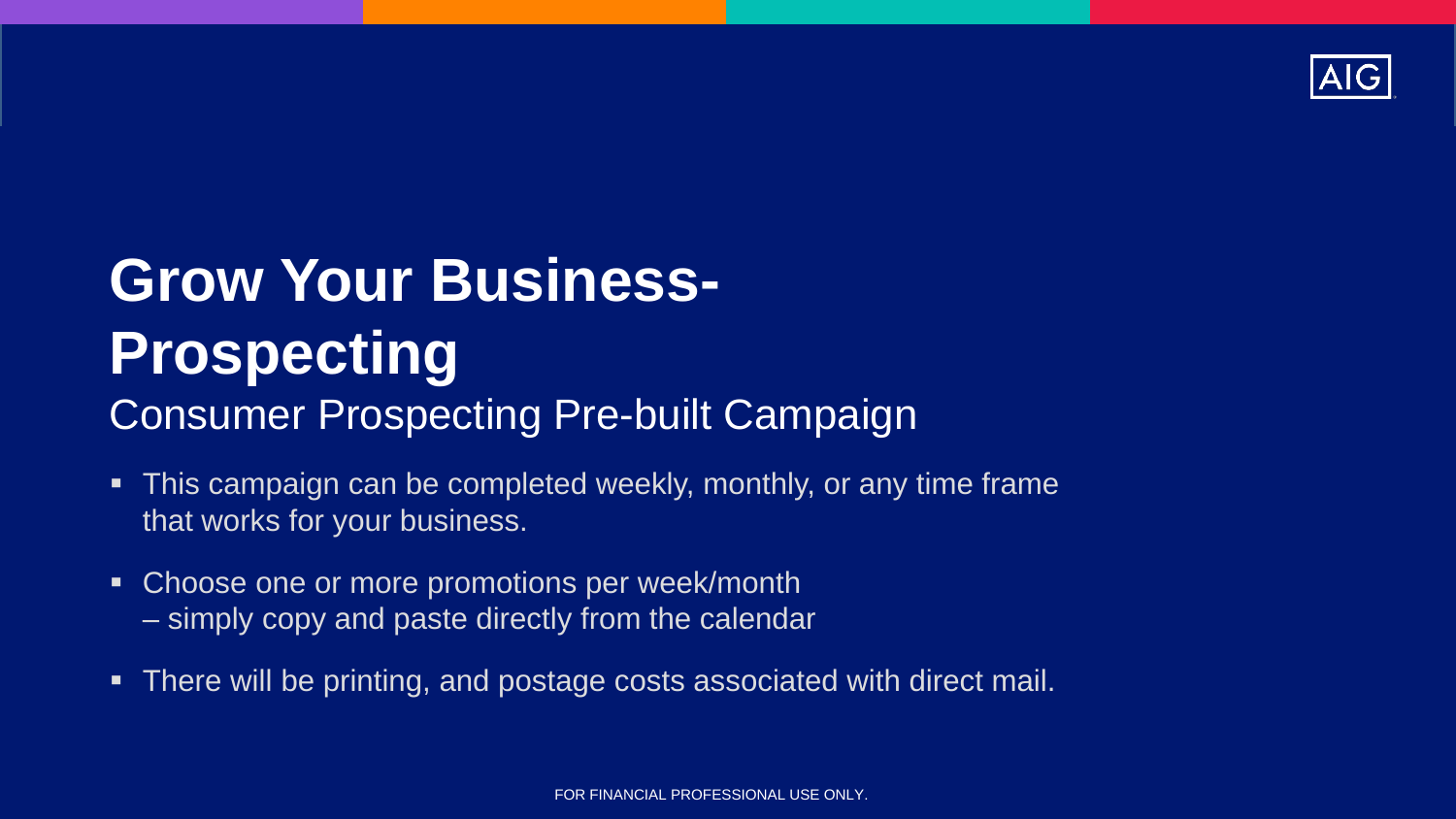

| WEEK ONE                                                                                                                                                                                                                                                                                                                                                                                                                                                                                                                                                                                                                                                                                                                                                                                                            |                                                                                                                                                                                                                                                                                                                                                                                                                                                                                                                                                                                                                                                                                                                                                                                                                                                                                                                                                                                                                                                                                                                                                                                                                                                                                                                                                                                                                                                                                                                                                                                                                                 |                                                                                                                                                                                 |                                                                                                                                      |                                                                                                                                            |
|---------------------------------------------------------------------------------------------------------------------------------------------------------------------------------------------------------------------------------------------------------------------------------------------------------------------------------------------------------------------------------------------------------------------------------------------------------------------------------------------------------------------------------------------------------------------------------------------------------------------------------------------------------------------------------------------------------------------------------------------------------------------------------------------------------------------|---------------------------------------------------------------------------------------------------------------------------------------------------------------------------------------------------------------------------------------------------------------------------------------------------------------------------------------------------------------------------------------------------------------------------------------------------------------------------------------------------------------------------------------------------------------------------------------------------------------------------------------------------------------------------------------------------------------------------------------------------------------------------------------------------------------------------------------------------------------------------------------------------------------------------------------------------------------------------------------------------------------------------------------------------------------------------------------------------------------------------------------------------------------------------------------------------------------------------------------------------------------------------------------------------------------------------------------------------------------------------------------------------------------------------------------------------------------------------------------------------------------------------------------------------------------------------------------------------------------------------------|---------------------------------------------------------------------------------------------------------------------------------------------------------------------------------|--------------------------------------------------------------------------------------------------------------------------------------|--------------------------------------------------------------------------------------------------------------------------------------------|
| <b>EMAIL</b>                                                                                                                                                                                                                                                                                                                                                                                                                                                                                                                                                                                                                                                                                                                                                                                                        | <b>DIRECT MAIL</b>                                                                                                                                                                                                                                                                                                                                                                                                                                                                                                                                                                                                                                                                                                                                                                                                                                                                                                                                                                                                                                                                                                                                                                                                                                                                                                                                                                                                                                                                                                                                                                                                              | <b>SOCIAL MEDIA</b>                                                                                                                                                             |                                                                                                                                      |                                                                                                                                            |
|                                                                                                                                                                                                                                                                                                                                                                                                                                                                                                                                                                                                                                                                                                                                                                                                                     | GENERATION 3: BORN 1965-1979<br>AIG<br>Is your financial plan<br>robust enough for                                                                                                                                                                                                                                                                                                                                                                                                                                                                                                                                                                                                                                                                                                                                                                                                                                                                                                                                                                                                                                                                                                                                                                                                                                                                                                                                                                                                                                                                                                                                              | <b>LINKED IN</b>                                                                                                                                                                | <b>FACEBOOK</b>                                                                                                                      | <b>TWITTER</b>                                                                                                                             |
| Human Life Value<br>the of your most important assets is your ability to earn a paychock. This calculator is designed to help you understand<br>oday's value of your future earning. Use this calculator to determine your economic value for your lowed ones. your Huma<br>Calculate<br><b>View Report</b><br>Human Like Value<br>Human Life Valoe Inputs<br>Current armuel inviting 1 Lice car<br>Torken on Wandlington<br>pected annual infailum tale<br>Experient in roma consults<br>100 852 as banclocates subtly<br>Adjusted for income growth<br>Adjusted for inflation and income growth<br>$\begin{array}{ll} \rule{0pt}{2.2ex} \frac{1}{2} & \frac{1}{2} & \frac{1}{2} & \frac{1}{2} \\ \rule{0pt}{2.2ex} \frac{1}{2} & \frac{1}{2} & \frac{1}{2} & \frac{1}{2} \end{array}$<br>Adjusted for income grow | 71%<br>your refirement?<br>of Gris National Ave 1 1934<br>they will have saved<br>new of it is reason<br>Help ensure a financially bealthy retirement, We<br>California of country<br>life insurance sou don't have to die to use, you<br>have flexibility that can help meet financial needs<br>for beth your planned and unplanned expenses.<br>Planning for your financial future<br>Prepare for planned and<br>unplanned expenses<br>\$285,000<br>$\alpha$<br>Class flash are self-look at the polynomial $\alpha$<br>$\begin{array}{l} \displaystyle {\text{SON}_0}\\ \text{of some solution from}\\ \text{infty, the system of the model}\\ \text{and the values from the model}\\ \text{to the two two-} \end{array}$<br>Financial challenges of supporting other<br>$\begin{array}{l} 76\% \\ \text{of every which are not fractionally} \\ \text{in a point is not than part in} \end{array}$<br>5.5M<br>\$202,284<br>$\begin{array}{l} \mathfrak{H}_{\mathbf{S}}\mathfrak{S}'_{\mathbf{S}}\\ \mathfrak{F}_{\mathbf{S}}\mathfrak{S}_{\mathbf{S}}\mathfrak{S}_{\mathbf{S}}\\ \mathfrak{R}_{\mathbf{S}}\mathfrak{S}_{\mathbf{S}}\mathfrak{S}_{\mathbf{S}}\mathfrak{S}_{\mathbf{S}}\mathfrak{S}_{\mathbf{S}}\mathfrak{S}_{\mathbf{S}}\mathfrak{S}_{\mathbf{S}}\mathfrak{S}_{\mathbf{S}}\\ \mathfrak{R}_{\mathbf{S}}\mathfrak{S}_{\mathbf{S}}\mathfrak{S}_{\mathbf{S}}\$<br>\$215,920<br>Gen. Berk provide uppad<br>Genros en adult administrati<br>Sannigram af Jobbbae in<br>Germany<br><b>Beatbility</b> for<br>by experience is monitorized to basic build and account monitorized a future. Research and in around to | Do you have retirement<br>goals and plans? 71%<br>of Gen Xers don't think<br>they will have saved<br>enough at 65 to meet<br>their retirement needs.<br>http://spr.ly/6007Gs3RD | 71% of Gen Xers don't<br>think they will have<br>saved enough at 65 to<br>meet their retirement<br>needs.<br>http://spr.ly/6007Gs3RD | Will you have enough<br>#money saved by #65<br>to meet your<br>#retirement needs?<br>71% of Gen Xers say<br>no.<br>http://spr.ly/6007Gs3RD |
| <b>CALCULATOR</b>                                                                                                                                                                                                                                                                                                                                                                                                                                                                                                                                                                                                                                                                                                                                                                                                   | <b>FLYER</b>                                                                                                                                                                                                                                                                                                                                                                                                                                                                                                                                                                                                                                                                                                                                                                                                                                                                                                                                                                                                                                                                                                                                                                                                                                                                                                                                                                                                                                                                                                                                                                                                                    |                                                                                                                                                                                 |                                                                                                                                      |                                                                                                                                            |

Send this **[email](https://live.cloud.api.aig.com/life/connext-fdm/download/100AicF6FGkgO9MMYvefTIwGZGUYJTlvuGMF-kuZZBvAcyuI1zyWCCwJP82VdnUri4MCE9EhXidYqpgd4bp4YeOUww)** and help clients figures out how much life insurance they need with helpful calculators.

Is your financial plan [robust enough for your](https://adminplus.fgsfulfillment.com/View/AIGAG/1/AGLC108982) retirement? **Download and customize with your contact info before you print**





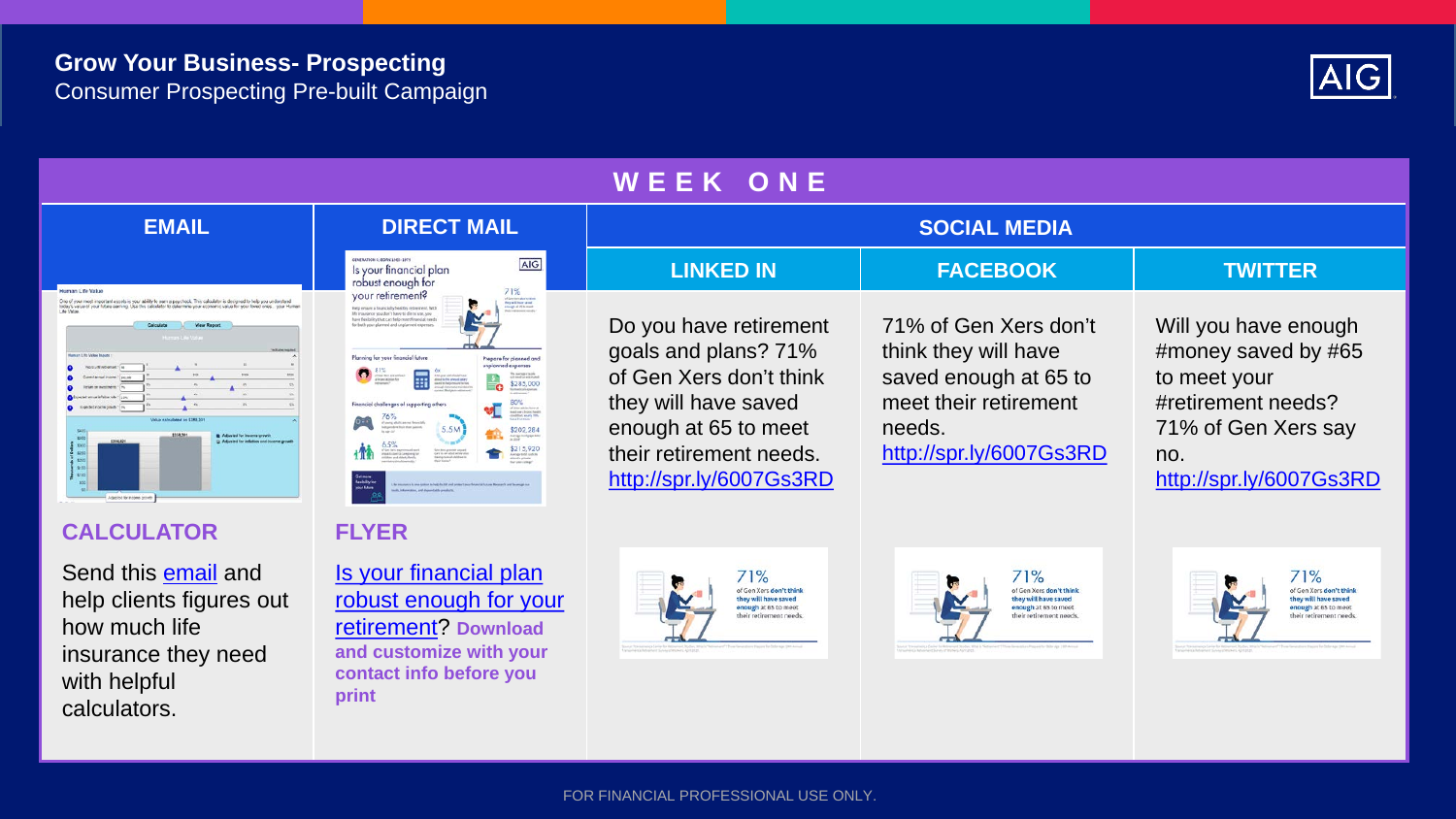## **Grow Your Business- Prospecting** Consumer Prospecting Pre-built Campaign



| WEEK TWO                                                                                           |                                                                                                                                                                                                                                                                                                                                                                                                                                                                                        |                                                                                                                                                                                                                     |                                                                                                                                                                                                                  |                                                                                                                                                                                              |
|----------------------------------------------------------------------------------------------------|----------------------------------------------------------------------------------------------------------------------------------------------------------------------------------------------------------------------------------------------------------------------------------------------------------------------------------------------------------------------------------------------------------------------------------------------------------------------------------------|---------------------------------------------------------------------------------------------------------------------------------------------------------------------------------------------------------------------|------------------------------------------------------------------------------------------------------------------------------------------------------------------------------------------------------------------|----------------------------------------------------------------------------------------------------------------------------------------------------------------------------------------------|
| <b>EMAIL</b>                                                                                       | <b>DIRECT MAIL</b>                                                                                                                                                                                                                                                                                                                                                                                                                                                                     | <b>SOCIAL MEDIA</b>                                                                                                                                                                                                 |                                                                                                                                                                                                                  |                                                                                                                                                                                              |
| <b>AIG</b>                                                                                         | AIG                                                                                                                                                                                                                                                                                                                                                                                                                                                                                    | <b>LINKED IN</b>                                                                                                                                                                                                    | <b>FACEBOOK</b>                                                                                                                                                                                                  | <b>TWITTER</b>                                                                                                                                                                               |
| <b>Beneficiary Review Journal</b><br>We see the future in you."                                    | should your<br>life insurance coverage<br>diseased Clief was short your main business<br>www.a.second.com/Polices.com/Addition/has<br>a you need more, in parhaps you need lat<br>I's possible that the products was selected one o<br>or the best replace for believes your policies was<br>That's why I insta all my clients to complete<br>will be calling you within the meet four dipys.<br>remps a time when see can all down tupoful<br>as more than on boot, and look at how a | Learn more about options<br>to build your financial<br>future. Did you know that<br>a 50 year-old should have<br>about 6 times his annual<br>salary saved to help<br>ensure he has enough<br>income to maintain his | Your financial futures is<br>important. Did know that<br>a 50 year-old should have<br>about 6 times his annual<br>salary saved to help<br>ensure he has enough<br>income to maintain his<br>current lifestyle in | A 50 year-old should have<br>about 6 times his<br>#annualsalary saved to<br>help ensure he has<br>enough #income to<br>maintain his current<br>lifestyle in #retirement.<br>Learn more about |
| <b>WORKBOOK</b><br>Promotes the<br>beneficiary review<br>client workbook<br>Where will your assets | <b>FLYER</b><br>As life changes, so<br>do insurance needs.<br>Check in with your                                                                                                                                                                                                                                                                                                                                                                                                       | current lifestyle in<br>retirement.<br>http://spr.ly/6003Gs3rl<br>A 50-year-old should have about<br>6X his annual salary saved to                                                                                  | retirement. Learn more<br>about options to build<br>your financial future.<br>http://spr.ly/6003Gs3rl                                                                                                            | #options to build your<br>#financialfuture.<br>http://spr.ly/6003Gs3rl                                                                                                                       |
| <u>go?</u>                                                                                         | clients with this: Life<br>doesn't stand still.                                                                                                                                                                                                                                                                                                                                                                                                                                        | $\qquad \qquad \bullet \; \bullet \; \bullet$<br>help ensure he has enough<br>B<br>income to maintain his current<br>lifestyle in retirement.                                                                       | A 50-year-old should have about<br>6X his annual salary saved to<br>help ensure he has enough<br>EEI<br>income to maintain his current<br>lifestyle in retirement                                                | A 50-year-old should have about<br>6X his annual salary saved to<br>help ensure he has enough<br>$\blacksquare$<br>income to maintain his current<br>--<br>lifestyle in retirement           |

FOR FINANCIAL PROFESSIONAL USE ONLY.

lifestyle in retirement.

**Download and customize with your contact info** 

**before you print**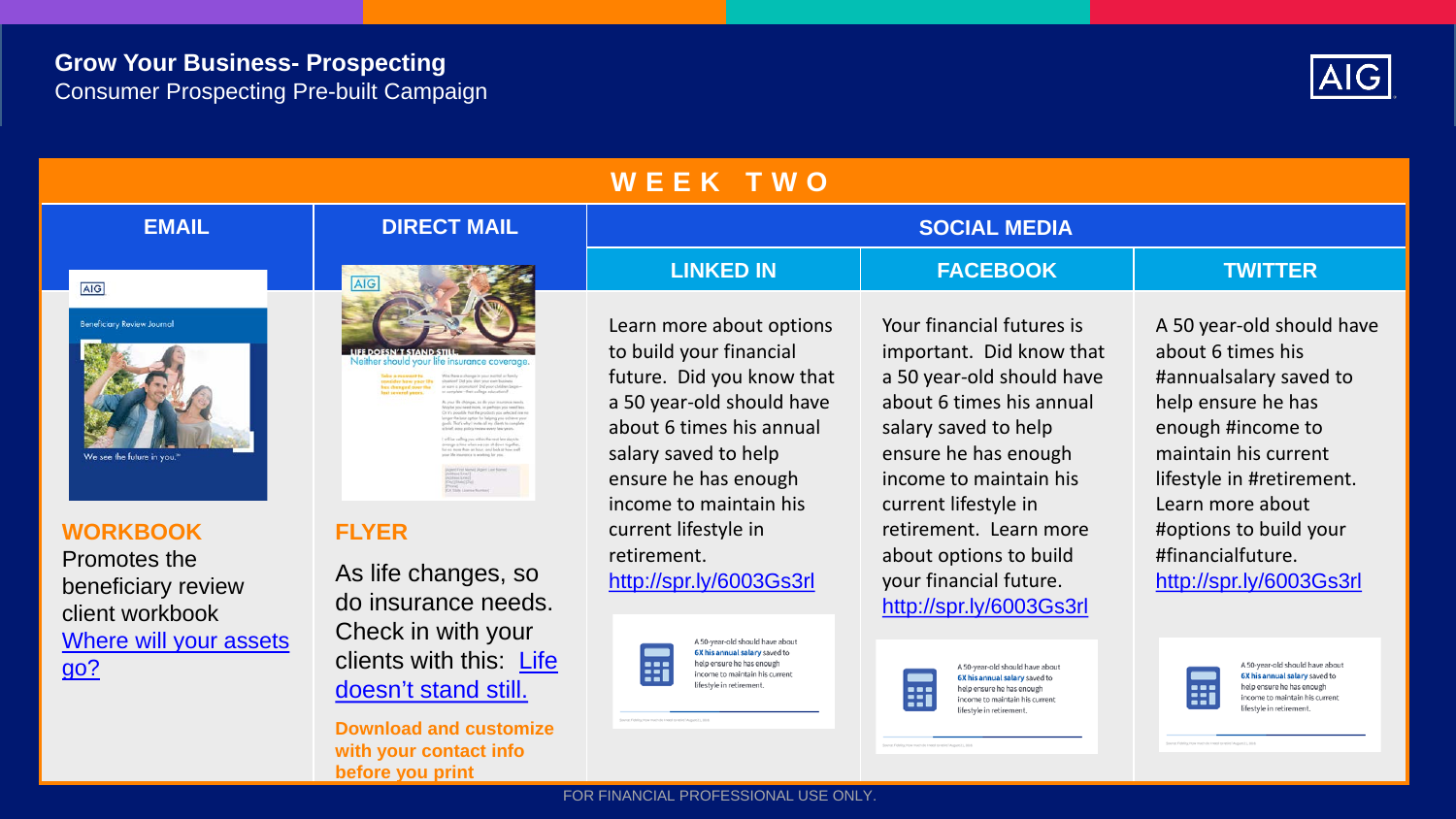

| <b>WEEK THREE</b>                                           |                                                                                                                                                                                                                                                                                                                                                                                                                                                                                                                                                                                                                                                                                                                                                                                                                                                                                                                                                                                                                                                                                                                                                                                                                                                                                                                                                                                                                                                                                                                                                                                                                                                                                                                                      |                                                                                                                                                                                                               |                                                                                                                                                                                                        |                                                                                                                                                                             |
|-------------------------------------------------------------|--------------------------------------------------------------------------------------------------------------------------------------------------------------------------------------------------------------------------------------------------------------------------------------------------------------------------------------------------------------------------------------------------------------------------------------------------------------------------------------------------------------------------------------------------------------------------------------------------------------------------------------------------------------------------------------------------------------------------------------------------------------------------------------------------------------------------------------------------------------------------------------------------------------------------------------------------------------------------------------------------------------------------------------------------------------------------------------------------------------------------------------------------------------------------------------------------------------------------------------------------------------------------------------------------------------------------------------------------------------------------------------------------------------------------------------------------------------------------------------------------------------------------------------------------------------------------------------------------------------------------------------------------------------------------------------------------------------------------------------|---------------------------------------------------------------------------------------------------------------------------------------------------------------------------------------------------------------|--------------------------------------------------------------------------------------------------------------------------------------------------------------------------------------------------------|-----------------------------------------------------------------------------------------------------------------------------------------------------------------------------|
| <b>EMAIL</b>                                                | <b>DIRECT MAIL</b>                                                                                                                                                                                                                                                                                                                                                                                                                                                                                                                                                                                                                                                                                                                                                                                                                                                                                                                                                                                                                                                                                                                                                                                                                                                                                                                                                                                                                                                                                                                                                                                                                                                                                                                   | <b>SOCIAL MEDIA</b>                                                                                                                                                                                           |                                                                                                                                                                                                        |                                                                                                                                                                             |
|                                                             |                                                                                                                                                                                                                                                                                                                                                                                                                                                                                                                                                                                                                                                                                                                                                                                                                                                                                                                                                                                                                                                                                                                                                                                                                                                                                                                                                                                                                                                                                                                                                                                                                                                                                                                                      | <b>LINKED IN</b>                                                                                                                                                                                              | <b>FACEBOOK</b>                                                                                                                                                                                        | <b>TWITTER</b>                                                                                                                                                              |
| 5 STEPS TO GET<br><b>LIFE INSURA</b>                        | .the current interest<br>ate environment made your li<br>2007 PLAN<br>nsurance coverage inadequate<br>president controllerad in<br><b>BACKOROUND</b><br>aimida far tundad islanda.<br>6.57 million stakes performance<br>in 2007. Serve LEP, associate annually the temperature to annually busydes. If<br>1) E41,000 per year, adjoint each year for relation, and Body machin<br>Joseph 230 00 ap<br>To calculate the melassaria<br>ang term billation Rates to driveries four mark is increase both<br>now each year. A 4% inholen rate week essents then in 2007<br>out have been depended Eather to Nationals follows with tracket with<br>$km \approx 2000$ .<br>That Inspected antifassionnal constants from to uninocreated and on. Their academy He<br>neverage is still solespide biconess suiting significant bar<br>class at announced funtion increasing a strong and it.<br><b>PROBLEM</b><br>But gave firm him chirami, in 2017. Sees and built ure more<br>a work of the acceptive term of and organizaty of the last desigdie<br>Ammont SASS per year.<br><b>Balan Adicatesan</b><br>They all want \$45,000 per year, subjected units year for inflation<br><b>Duretians 45 years</b><br>Protinuation's new \$54,000, hound on the Coloumny Price bulk<br>some five lead her schools.<br>Tany all annis ha incurs to look had a repa NCDS paser<br>The most conservative facts and basic desire to choose that take<br>Jollatian Rates Indian for informs note from 45. to 20.<br><b>Investment Roter Sedace the resumer con fact 7% to 4%</b><br>T.E. and a control to his training the interest and the property of the property of the Control (see<br><b>AIG</b><br>The will sell had 21 years finds younge 72. | <b>Planning for retirement</b><br>is easier than you think.<br>Did you know that<br>Millennials should save<br>40% of their income if<br>they want to retire<br>comfortably? It's never<br>too early to plan. | It's never too early to<br>plan! Did you know that<br>Millennials should save<br>40% of their income if<br>they want to retire<br>comfortably? Planning<br>for retirement is easier<br>than you think. | #Millennials should save<br>40% of their #income if<br>they want to #retire<br>comfortably. Too early to<br>plan? It's easier than<br>you think.<br>http://spr.ly/6009Gs3JL |
| <b>VIDEO</b>                                                | <b>FLYER</b>                                                                                                                                                                                                                                                                                                                                                                                                                                                                                                                                                                                                                                                                                                                                                                                                                                                                                                                                                                                                                                                                                                                                                                                                                                                                                                                                                                                                                                                                                                                                                                                                                                                                                                                         | http://spr.ly/6009Gs3JL                                                                                                                                                                                       | http://spr.ly/6009Gs3JL                                                                                                                                                                                |                                                                                                                                                                             |
| Help ease purchase                                          | What if Sales                                                                                                                                                                                                                                                                                                                                                                                                                                                                                                                                                                                                                                                                                                                                                                                                                                                                                                                                                                                                                                                                                                                                                                                                                                                                                                                                                                                                                                                                                                                                                                                                                                                                                                                        |                                                                                                                                                                                                               |                                                                                                                                                                                                        |                                                                                                                                                                             |
| concerns with                                               | <b>Concept</b>                                                                                                                                                                                                                                                                                                                                                                                                                                                                                                                                                                                                                                                                                                                                                                                                                                                                                                                                                                                                                                                                                                                                                                                                                                                                                                                                                                                                                                                                                                                                                                                                                                                                                                                       | Millennials<br>should save                                                                                                                                                                                    | Millennials<br>should save                                                                                                                                                                             | Millennials<br>should save                                                                                                                                                  |
| <b>Five Simple Steps to</b><br><b>Buying Life Insurance</b> | <b>Download and customize</b><br>with your contact info<br>before you print                                                                                                                                                                                                                                                                                                                                                                                                                                                                                                                                                                                                                                                                                                                                                                                                                                                                                                                                                                                                                                                                                                                                                                                                                                                                                                                                                                                                                                                                                                                                                                                                                                                          | 40%<br>of their income<br>if they want to<br>retire comfortably                                                                                                                                               | 40%<br>of their income<br>if they want to<br>retire comfortably                                                                                                                                        | 40%<br>of their income<br>if they want to<br>retire comfortably                                                                                                             |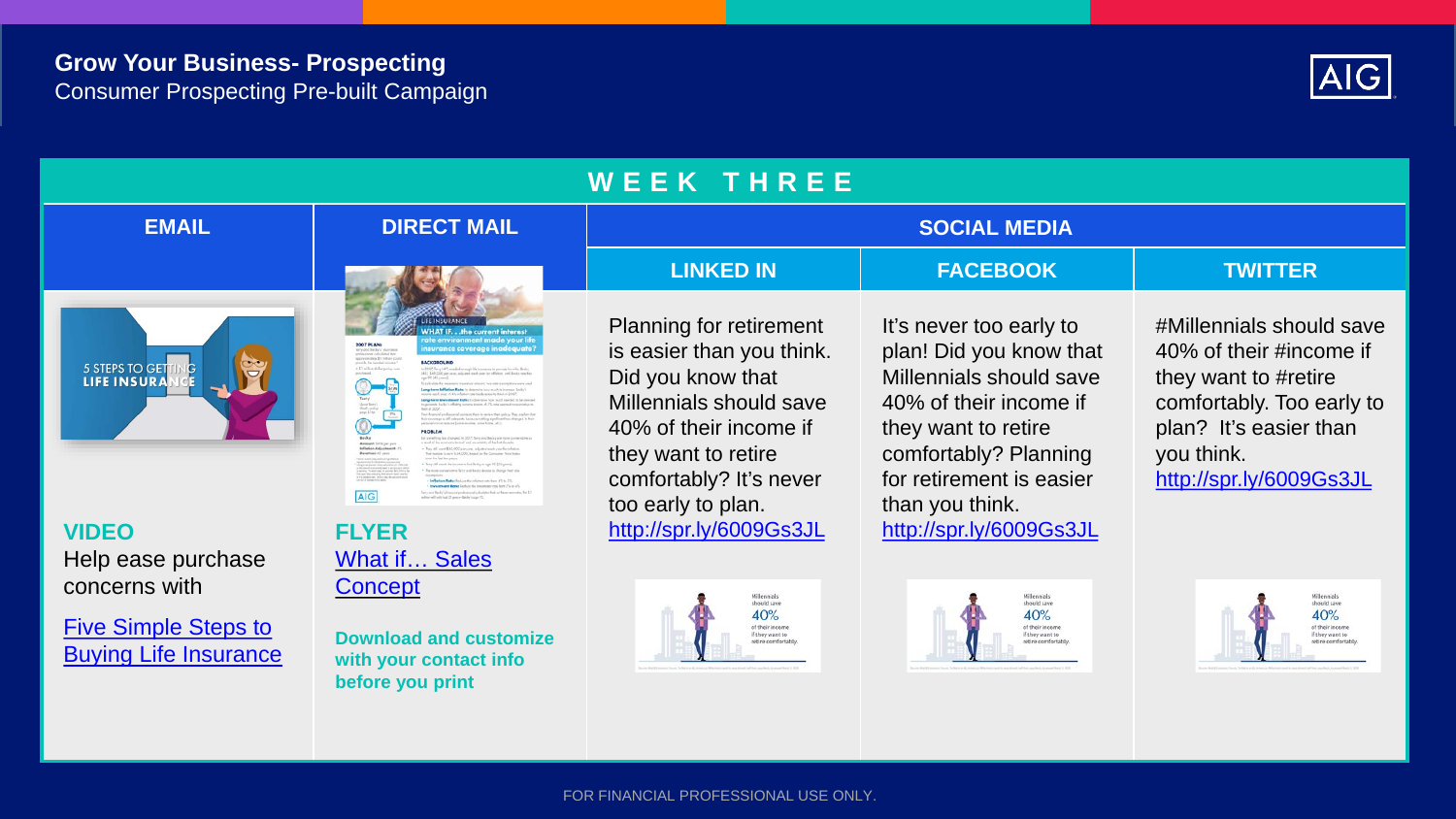**before you print**



| WEEK FOUR                                               |                                                                                                                                                                                                                                                   |                                                                                                                                                                            |                                                                                                                                                                            |                                                                                                                                                                       |
|---------------------------------------------------------|---------------------------------------------------------------------------------------------------------------------------------------------------------------------------------------------------------------------------------------------------|----------------------------------------------------------------------------------------------------------------------------------------------------------------------------|----------------------------------------------------------------------------------------------------------------------------------------------------------------------------|-----------------------------------------------------------------------------------------------------------------------------------------------------------------------|
| <b>EMAIL</b>                                            | <b>DIRECT MAIL</b>                                                                                                                                                                                                                                | <b>SOCIAL MEDIA</b>                                                                                                                                                        |                                                                                                                                                                            |                                                                                                                                                                       |
| <b>AIG</b>                                              |                                                                                                                                                                                                                                                   | <b>LINKED IN</b>                                                                                                                                                           | <b>FACEBOOK</b>                                                                                                                                                            | <b>TWITTER</b>                                                                                                                                                        |
| & CONFIDENTIAL                                          | 4.2 years in the most<br>cars 12 <sup>%</sup> at these<br>ages 10 to 34 pin employ<br>for at least 53 years with<br>current employer.<br>48 <sup>%</sup> of employers of<br>life lesurance at a benefit<br>a 23% decline since 2004<br><b>AIG</b> | Do you know all of your<br>options? The average<br>annual Social Security<br>benefit for retired<br>workers is probably less<br>than you think.<br>http://spr.ly/6003Gs3ZS | The average annual<br><b>Social Security benefit</b><br>for retired workers is<br>probably less than you<br>think. Find out options<br>for you.<br>http://spr.ly/6003Gs3ZS | The average annual<br>#SocialSecurity benefit<br>for #retired workers is<br>probably less than you<br>think. Find out #options<br>for you.<br>http://spr.ly/6003Gs3ZS |
| <b>WORKBOOK</b><br>Have your clients<br>evaluated their | <b>FLYER</b><br>Do your clients<br>understand the                                                                                                                                                                                                 |                                                                                                                                                                            |                                                                                                                                                                            |                                                                                                                                                                       |
| <b>Financial Fitness</b><br>lately?                     | difference between<br>Individual and<br><b>Employee (Group) Life</b><br>Insurance?<br><b>Download and customize</b><br>with your contact info                                                                                                     | \$17,736<br>The average annual Social<br>Security benefit for retired<br>workers in 2019                                                                                   | \$17,736<br>The average annual Social<br>Security benefit for retired<br>workers in 2019                                                                                   | \$17,736<br>The average annual Social<br>Security benefit for retired<br>workers in 2019                                                                              |